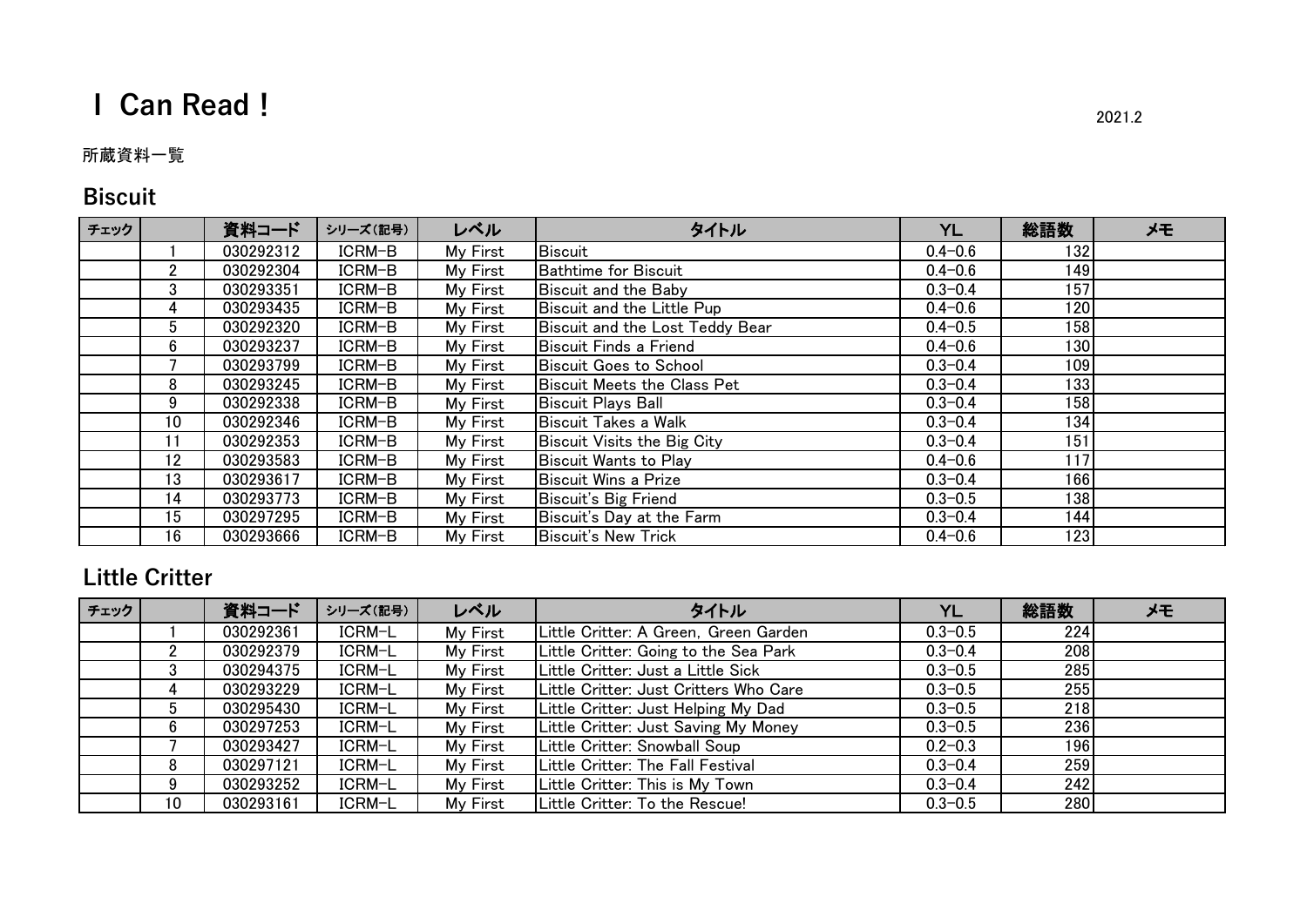#### **Mia**

| 資料コード     | シリーズ(記号) | レベル      | タイトル | YL                                                                                                                                              | 総語数 | メモ |
|-----------|----------|----------|------|-------------------------------------------------------------------------------------------------------------------------------------------------|-----|----|
| 030292387 | ICRM-Mia | My First |      | $0.4 - 0.7$                                                                                                                                     | 232 |    |
| 030293708 | ICRM-Mia | My First |      | $0.4 - 0.7$                                                                                                                                     | 213 |    |
| 030293567 | ICRM-Mia | My First |      | $0.4 - 0.7$                                                                                                                                     | 225 |    |
| 030297261 | ICRM-Mia | My First |      | $0.4 - 0.7$                                                                                                                                     | 315 |    |
| 030293757 | ICRM-Mia | My First |      | $0.4 - 0.7$                                                                                                                                     | 292 |    |
|           |          |          |      | Mia and the Big Sister Ballet<br>Mia and the Daisy Dance<br>Mia and the Dance for Two<br>Mia and the Tiny Toe Shoes<br>Mia and the Too Big Tutu |     |    |

#### **Mittens**

| チェック |   | 資料コード     | シリーズ(記号) | レベル      | タイトル                      | YL          | 総語数  | メモ |
|------|---|-----------|----------|----------|---------------------------|-------------|------|----|
|      |   | 030293278 | ICRM-Mit | My First | Mittens                   | $0.3 - 0.5$ | 166  |    |
|      |   | 030293542 | ICRM-Mit | My First | <b>Follow Me, Mittens</b> | $0.3 - 0.4$ | 1701 |    |
|      |   | 030293153 | ICRM-Mit | My First | Happy Halloween, Mittens  | $0.3 - 0.5$ | 174  |    |
|      |   | 030292395 | ICRM-Mit | My First | Mittens at School         | $0.3 - 0.5$ | 187  |    |
|      |   | 030293518 | ICRM-Mit | My First | Mittens, Where Is Max?    | $0.3 - 0.5$ | 1531 |    |
|      | 6 | 030293625 | ICRM-Mit | My First | What's That, Mittens?     | $0.3 - 0.4$ | 147  |    |

#### **The Berenstain Bear**

| チェック |    | 資料コード     | シリーズ(記号) | レベル     | タイトル                                            | YL          | 総語数 | メモ |
|------|----|-----------|----------|---------|-------------------------------------------------|-------------|-----|----|
|      |    | 030297147 | $ICR1-B$ | Level 1 | The Berenstain Bears and Mama for Mayor!        | $0.5 - 0.8$ | 417 |    |
|      |    | 030293575 | $ICR1-B$ | Level 1 | The Berenstain Bears and the Baby Chipmunk      | $0.4 - 0.8$ | 582 |    |
|      | 3  | 030297287 | $ICR1-B$ | Level 1 | The Berenstain Bears and the Shaggy Little Pony | $0.5 - 0.8$ | 561 |    |
|      | 4  | 030293765 | $ICR1-B$ | Level 1 | The Berenstain Bears and the Wishing Star       | $0.5 - 0.7$ | 613 |    |
|      | 5  | 030293815 | $ICR1-B$ | Level 1 | The Berenstain Bears at the Aquarium            | $0.5 - 0.8$ | 471 |    |
|      | 6  | 030293716 | $ICR1-B$ | Level 1 | The Berenstain Bears Class Trip                 | $0.5 - 0.8$ | 494 |    |
|      |    | 030293187 | $ICR1-B$ | Level 1 | The Berenstain Bears Clean House                | $0.4 - 0.8$ | 490 |    |
|      | 8  | 030293724 | $ICR1-B$ | Level 1 | The Berenstain Bears Down on the Farm           | $0.5 - 0.7$ | 393 |    |
|      | 9  | 030297139 | $ICR1-B$ | _evel 1 | The Berenstain Bears' Family Reunion            | $0.5 - 0.8$ | 342 |    |
|      | 10 | 030293500 | $ICR1-B$ | Level 1 | The Berenstain Bears' New Kitten                | $0.4 - 0.8$ | 610 |    |
|      | 11 | 030292403 | $ICR1-B$ | Level 1 | The Berenstain Bear's New Pup                   | $0.4 - 0.8$ | 440 |    |
|      | 12 | 030293690 | $ICR1-B$ | Level 1 | The Berenstain Bears Out West                   | $0.4 - 0.6$ | 458 |    |
|      | 13 | 030293146 | $ICR1-B$ | Level 1 | The Berenstain Bears Play T-Ball                | $0.4 - 0.8$ | 450 |    |
|      | 14 | 030293633 | $ICR1-B$ | Level 1 | The Berenstain Bear's Seashore Treasure         | $0.4 - 0.8$ | 608 |    |
|      | 15 | 030293377 | $ICR1-B$ | Level 1 | The Berenstain Bears' Sleepover                 | $0.4 - 0.8$ | 484 |    |
|      | 16 | 030293591 | $ICR1-B$ | Level 1 | The Berenstain Bears All Aboard!                | $0.4 - 0.8$ | 436 |    |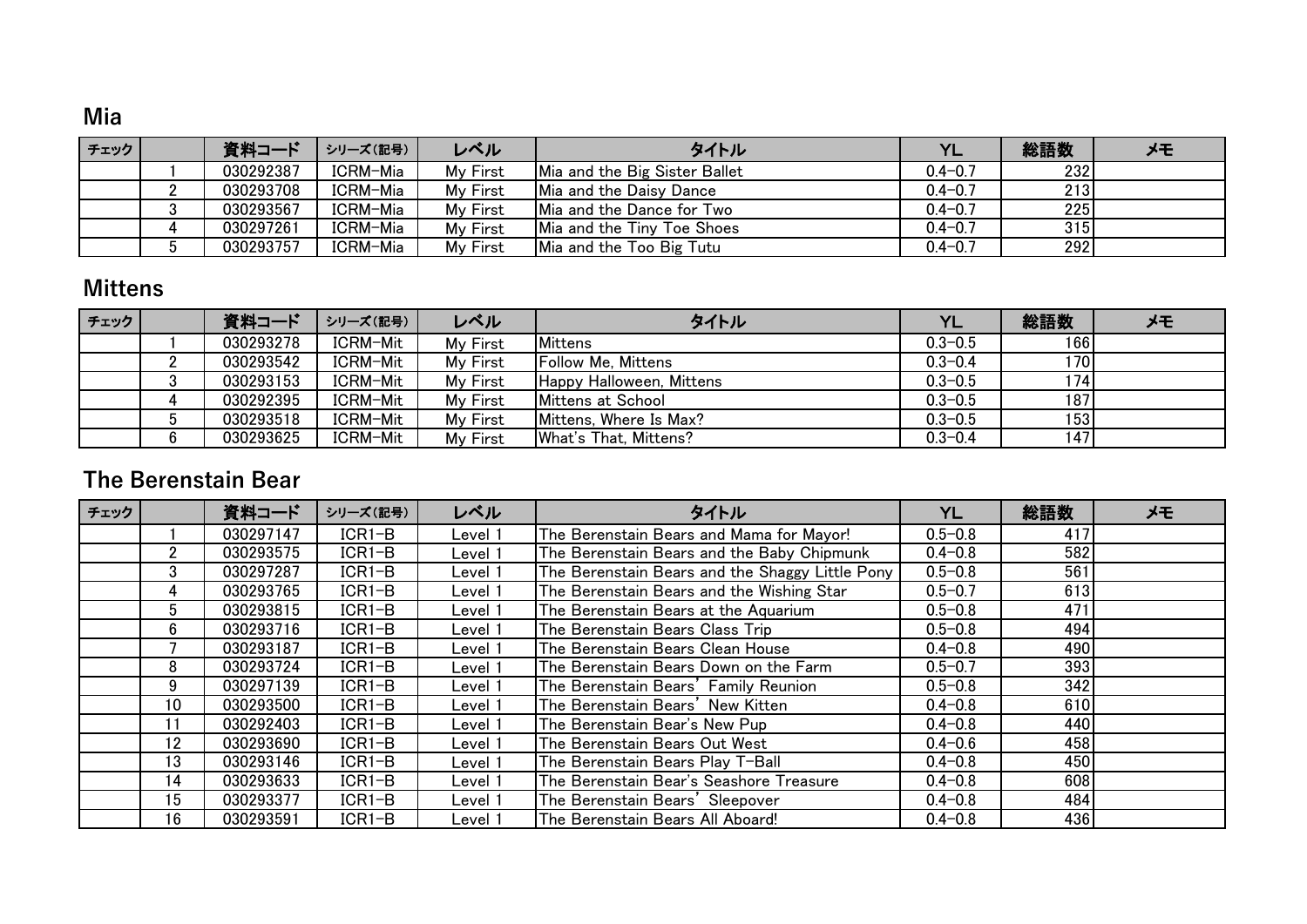## **Fancy Nancy**

| チェック |                | 資料コード     | シリーズ(記号)            | レベル     | タイトル                                           | <b>YL</b>   | 総語数              | メモ |
|------|----------------|-----------|---------------------|---------|------------------------------------------------|-------------|------------------|----|
|      |                | 030292411 | $ICR1-F$            | _evel 1 | Fancy Nancy and the Boy from Paris             | $0.6 - 0.8$ | 638              |    |
|      | $\overline{2}$ | 030292155 | $ICR1-F$            | _evel 1 | <b>Fancy Nancy and the Delectable Cupcakes</b> | $0.6 - 0.8$ | 580              |    |
|      | 3              | 030292429 | $ICR1-F$            | _evel 1 | <b>Fancy Nancy and the Mean Girl</b>           | $0.6 - 0.8$ | 640              |    |
|      | 4              | 030292437 | $ICR1-F$            | evel 1- | Fancy Nancy and the Too-Loose Tooth            | $0.6 - 0.8$ | 604              |    |
|      | 5              | 030292445 | $ICR1-F$            | evel 1- | Fancy Nancy at the Museum                      | $0.6 - 0.8$ | 446              |    |
|      | 6              | 030293294 | $ICR1-F$            | evel 1ـ | <b>Fancy Nancy Sees Stars</b>                  | $0.6 - 0.8$ | 524              |    |
|      |                | 030292452 | $ICR1-F$            | _evel 1 | Fancy Nancy: Every Day Is Earth Day            | $0.6 - 0.8$ | 551              |    |
|      | 8              | 030292460 | $ICR1-F$            | Level 1 | Fancy Nancy: Fancy Day in Room 1-A             | $0.6 - 0.8$ | 563              |    |
|      | 9              | 030292478 | $ICR1-F$            | Level 1 | Fancy Nancy: Hair Dos and Hair Don'ts          | $0.6 - 0.8$ | 622              |    |
|      | 10             | 030297154 | ICR <sub>2</sub> -F | _evel 1 | <b>Fancy Nancy: My Family History</b>          | $0.6 - 0.8$ | 477              |    |
|      | 11             | 030293534 | $ICR1-F$            | _evel 1 | Fancy Nancy: Pajama Day                        | $0.6 - 0.8$ | 446              |    |
|      | 12             | 030292486 | $ICR1-F$            | _evel 1 | Fancy Nancy: Poison Ivy Expert                 | $0.6 - 0.8$ | 511              |    |
|      | 13             | 030292494 | $ICR1-F$            | evel 1ـ | <b>Fancy Nancy: Spectacular Spectacles</b>     | $0.6 - 0.8$ | 470              |    |
|      | 14             | 030293559 | $ICR1-F$            | _evel 1 | <b>Fancy Nancy: Splendid Speller</b>           | $0.6 - 0.8$ | 473              |    |
|      | 15             | 030293286 | $ICR1-F$            | Level 1 | Fancy Nancy: The 100th Day of School           | $0.6 - 0.8$ | 559              |    |
|      | 16             | 030292502 | $ICR1-F$            | evel 1. | <b>Fancy Nancy: The Dazzling Book Report</b>   | $0.6 - 0.8$ | 510 <sub>1</sub> |    |
|      | 17             | 030293369 | $ICR1-F$            | _evel 1 | Fancy Nancy: The Show Must Go On               | $0.6 - 0.8$ | 536 <sup>1</sup> |    |
|      | 18             | 030292510 | $ICR1-F$            | _evel 1 | <b>Fancy Nancy: Too Many Tutus</b>             | $0.6 - 0.8$ | 550              |    |

#### **Little Bear**

| チェック | 資料コード     | シリーズ(記号) | レベル     | タイトル                                   | YL                | 総語数    | メモ |
|------|-----------|----------|---------|----------------------------------------|-------------------|--------|----|
|      | 030292163 | $ICR1-L$ |         | <b>ILittle Bear</b>                    | $1.2 - 1.6$       | 1.6261 |    |
|      | 030293674 | ICR1-L   | Level   | Little Bear: Father Bear Comes Home    | $1.2 - 1.6$       | 1,519  |    |
|      | 030293526 | ICR1-L   | ∟evel ∶ | <b>ILittle Bear and the Marco Polo</b> | 1.2-1.6           | 949    |    |
|      | 030293302 | $ICR1-L$ | _evel   | Little Bear's Friend                   | $1.2 - 1.6$       | .422   |    |
|      | 030293443 | $ICRI-L$ | ∟evel ∵ | <b>ILittle Bear's Visit</b>            | $^{\circ}$ .2-1.6 | .399   |    |

## **The Case of・・・**

| 「チェック」 | 資料コード     | シリーズ(記号) | レベル                                 | タイトル                              | YL          | 総語数  |  |
|--------|-----------|----------|-------------------------------------|-----------------------------------|-------------|------|--|
|        | 030293468 | $ICR2-C$ | $\textcolor{red}{\mathsf{level}}$ 2 | <b>The Case of the Cat's Meow</b> | $1.2 - 1.6$ | .293 |  |
|        | 030293476 | $ICR2-C$ | $\mathsf{Level}~2$                  | The Case of the Hungry Stranger   | $.2 - 1.6$  | .342 |  |
|        | 030293484 | $ICR2-C$ | Level 2                             | The Case of the Scaredy Cats      | $1.2 - 1.6$ | .008 |  |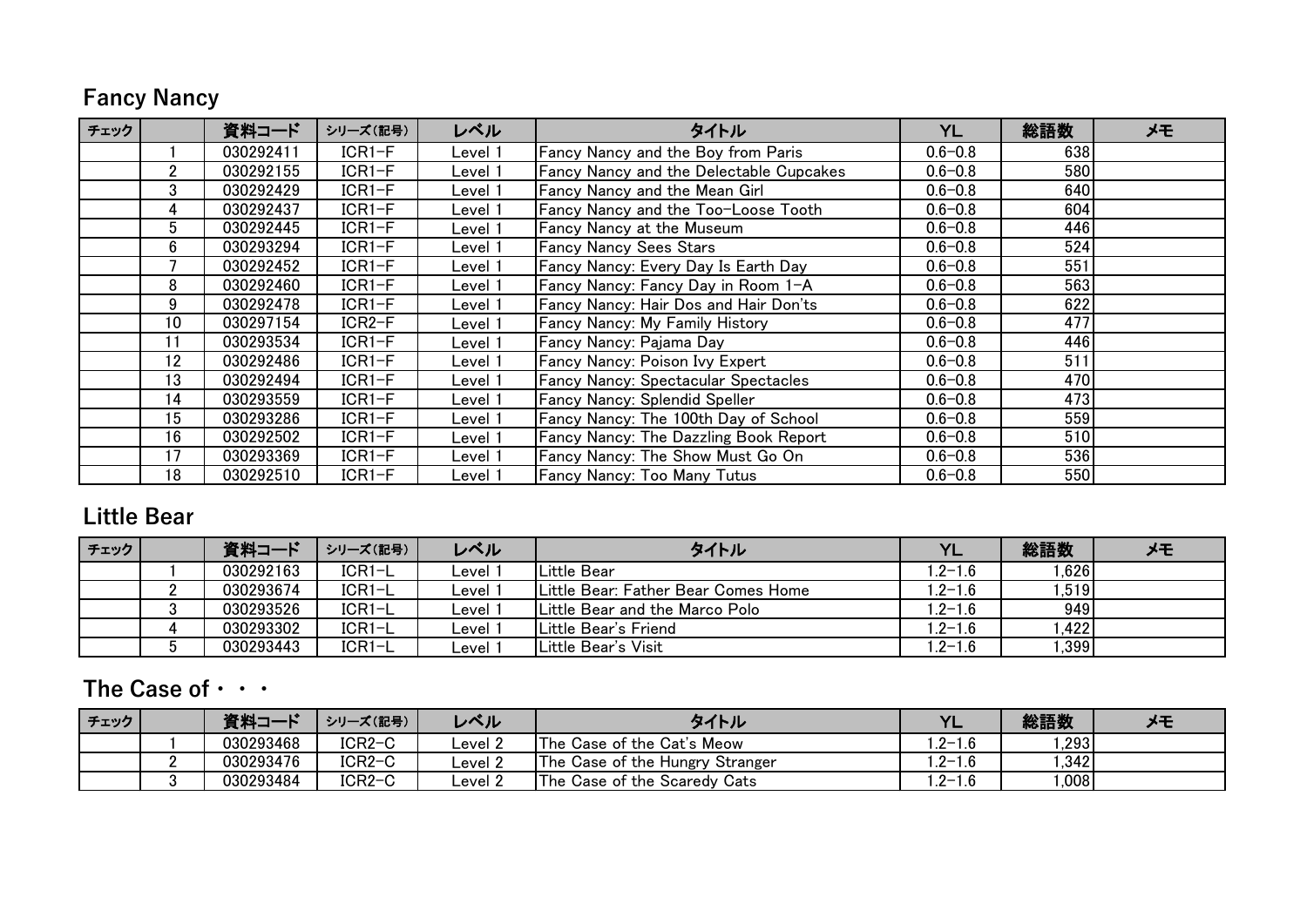#### **Frances**

| チェック | 資料コード     | シリーズ(記号) | レベル     | タイトル                             | YL         | 総語数   | メモ |
|------|-----------|----------|---------|----------------------------------|------------|-------|----|
|      | 030292528 | $ICR2-F$ | Level 2 | A Bargain for Frances            | $.2 - 1.6$ | .544  |    |
|      | 030292536 | $ICR2-F$ | Level 2 | <b>Best Friends for Frances</b>  | $.2 - 1.8$ | 1.693 |    |
|      | 030293419 | $ICR2-F$ | ∟evel 2 | A Baby Sister for Frances        | $.2 - 1.8$ | 1,364 |    |
|      | 030292544 | ICR2-F   | Level 2 | A Birthday for Frances           | $.2 - 1.8$ | 1,912 |    |
|      | 030293260 | ICR2-F   | Level 2 | <b>Bread and Jam for Frances</b> | $.2 - 1.8$ | .751  |    |

## **The High‐Rise Private Eyes**

| チェック |         | 資料コード     | シリーズ(記号)  | レベル     | タイトル                               | <b>YL</b>   | 総語数   | メモ |
|------|---------|-----------|-----------|---------|------------------------------------|-------------|-------|----|
|      |         | 030298871 | ICR2-H1   | Level 2 | The Case of the Missing Monkey     | $1.2 - 1.6$ | 1,051 |    |
|      |         | 030293393 | $ICR2-H2$ | Level 2 | The Case of the Climbing Cat       | $1.2 - 1.6$ | 1,314 |    |
|      | n<br>J. | 030293492 | $ICR2-H3$ | Level 2 | The Case of the Puzzling Possum    | $1.2 - 1.6$ | 1.133 |    |
|      |         | 030293401 | ICR2-H4   | Level 2 | The Case of the Troublesome Turtle | $1.2 - 1.6$ | 1,246 |    |
|      |         | 030293450 | ICR2-H7   | Level 2 | The Case of the Baffled Bear       | $1.2 - 1.6$ | .110  |    |
|      | 6       | 030293740 | $ICR2-H8$ | Level 2 | The Case of the Desperate Duck     | $1.2 - 1.6$ | .218  |    |

## **Marley**

| チェック |        | 資料コード     | シリーズ(記号) | レベル     | タイトル                                | YL          | 総語数 | メモ |
|------|--------|-----------|----------|---------|-------------------------------------|-------------|-----|----|
|      |        | 030293658 | ICR2-M   | Level 2 | Marley: The Dog Who Ate My Homework | $0.9 - 1.2$ | 382 |    |
|      |        | 030293609 | ICR2-M   | Level 2 | Marley: The Dog Who Cried Woof      | $0.9 - 1.2$ | 441 |    |
|      | ◠<br>3 | 030293732 | ICR2-M   | Level 2 | Marley: Farm Dog                    | $0.9 - 1.3$ | 451 |    |
|      | 4      | 030293641 | ICR2-M   | Level 2 | Marley: Firehouse Dog               | $1.0 - 1.3$ | 329 |    |
|      | 5      | 030293195 | ICR2-M   | Level 2 | Marley: Messy Dog                   | $0.9 - 1.3$ | 325 |    |
|      | 6      | 030293682 | ICR2-M   | Level 2 | Marley: Not a Peep!                 | $1.0 - 1.3$ | 416 |    |
|      |        | 030293179 | ICR2-M   | Level 2 | Marley and the Runaway Pumpkin      | $1.0 - 1.5$ | 477 |    |
|      | 8      | 030297246 | ICR2-M   | Level 2 | Marley's Big Adventure              | $1.0 - 1.5$ | 541 |    |
|      | 9      | 030293336 | ICR2-M   | Level 2 | <b>Snow Dog Marley</b>              | $0.9 - 1.3$ | 401 |    |
|      | 10     | 030293203 | $ICR2-M$ | Level 2 | Strike Three, Marley!               | $1.0 - 1.5$ | 491 |    |

## **Arnold Lobel**

| チェック | 資料コート<br>$\mathbf{P}$ | シリーズ(記号) | レベル     | タイトル                               | $\overline{M}$<br>. . | 総語数   |  |
|------|-----------------------|----------|---------|------------------------------------|-----------------------|-------|--|
|      | 030292551             | ICR2-L.A | ∟evel 2 | <b>Uncle Elephant</b>              | $.2 - 1.6$            | .785  |  |
|      | 090043886             | ICR2-L.A | Level 2 | <b>Frog and Toad Are Friends</b>   | $.2 - 1.6$            | 2,275 |  |
|      | 090043878             | ICR2-L.A | Level 2 | l Toad All Year<br><b>Frog and</b> | $.2 - 1.6$            | .722  |  |